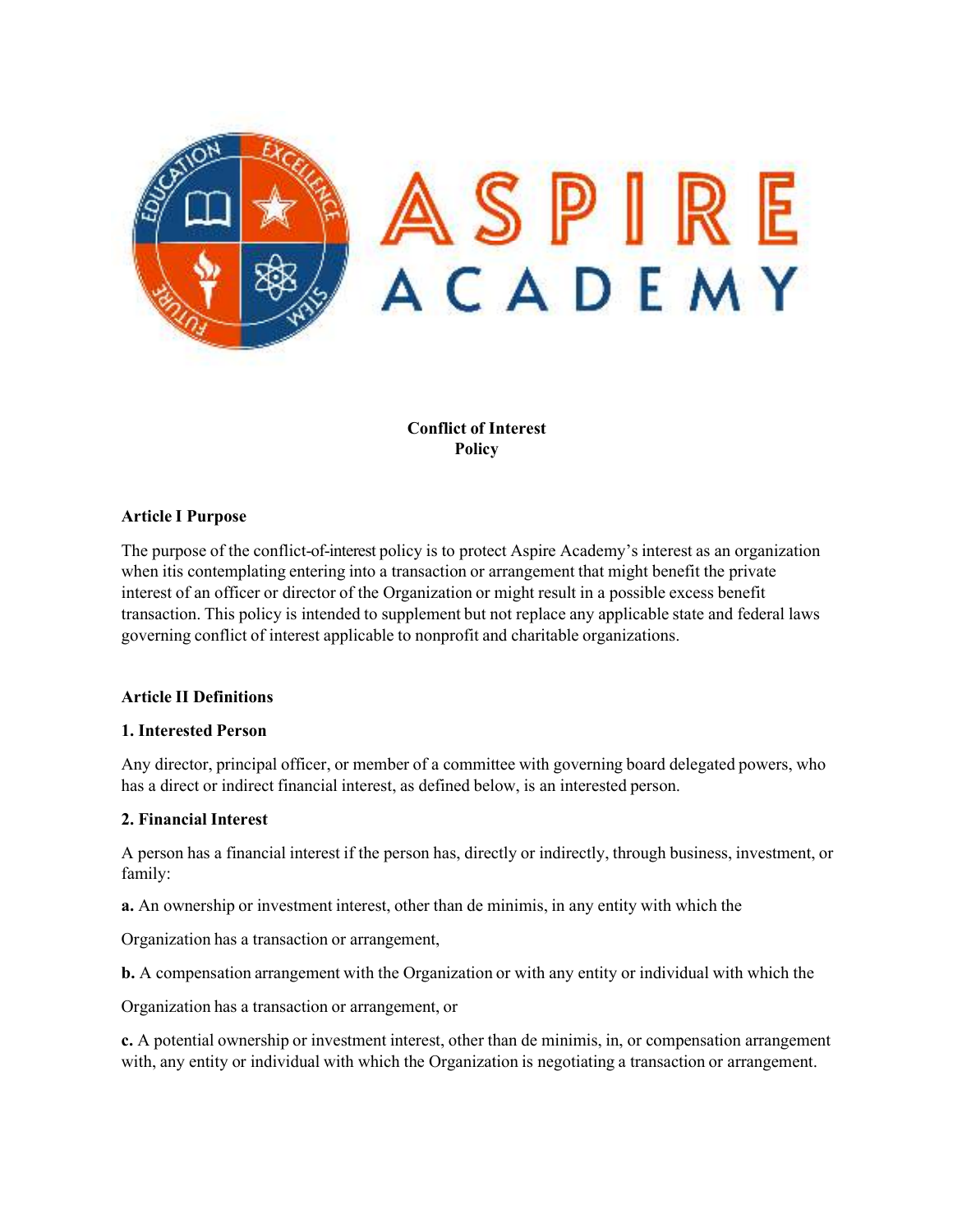Compensation includes direct and indirect remuneration as well as gifts or favors that are not insubstantial.

### **Article III Procedure**

## **1. Duty to Disclose**

In connection with any actual or possible conflict of interest, an interested person must disclose the existence of a financial interest and be given the opportunity to disclose all material facts to the directors and members of committees with governing board delegated powers considering the proposed transaction or arrangement.

# **2. Determining Whether a Conflict of Interest Exists**

A financial interest is not necessarily a conflict of interest. A person who has a financial interest may have a conflict of interest only if the appropriate governing board or committee decides that a conflict of interest exists. After disclosure of the financial interest and all material facts, and after any discussion with the interested person, he/she shall leave the governing board or committee meeting while the determination of a conflict of interest is discussed and voted upon. The remaining board or committee members shall decide if a conflict of interest exists. Notwithstanding anything herein, a conflict of interest shall not exist and no review or action by any governing board or committee shall be necessary for one or more grants in an aggregate amount of Five Thousand Dollars (\$5,000) or less in any single calendar year, from the Organization to an organization that is tax exempt under Section  $501(c)(3)$  of the Internal Revenue Code, where a financial interest as described herein exists.

# **3. Procedures for Addressing a Conflict of Interest**

**a.** An interested person may make a presentation at the governing board or committee meeting, but after the presentation, he/she shall leave the meeting during the discussion of, and the vote on, the transaction or arrangement involving the possible conflict of interest.

**b.** The chairperson of the governing board or committee shall, if appropriate, appoint a disinterested person or committee to investigate alternatives to the proposed transaction or arrangement.

**c.** After exercising due diligence, the governing board or committee shall determine whether the Organization can obtain with reasonable efforts a more advantageous transaction or arrangement from a person or entity that would not give rise to a conflict of interest.

**d.** If a more advantageous transaction or arrangement is not reasonably possible under circumstances not producing a conflict of interest, the governing board or committee shall determine by a majority vote of the disinterested directors whether the transaction or arrangement is in the Organization's best interest, for its own benefit, and whether it is fair and reasonable. In conformity with the above determination, it shall make its decision as to whether to enter into the transaction or arrangement.

# **4. Violations of the Conflicts of Interest Policy**

**a.** If the governing board or committee has reasonable cause to believe a member has failed to disclose actual or possible conflicts of interest, it shall inform the member of the basis for such belief and afford the member an opportunity to explain the alleged failure to disclose.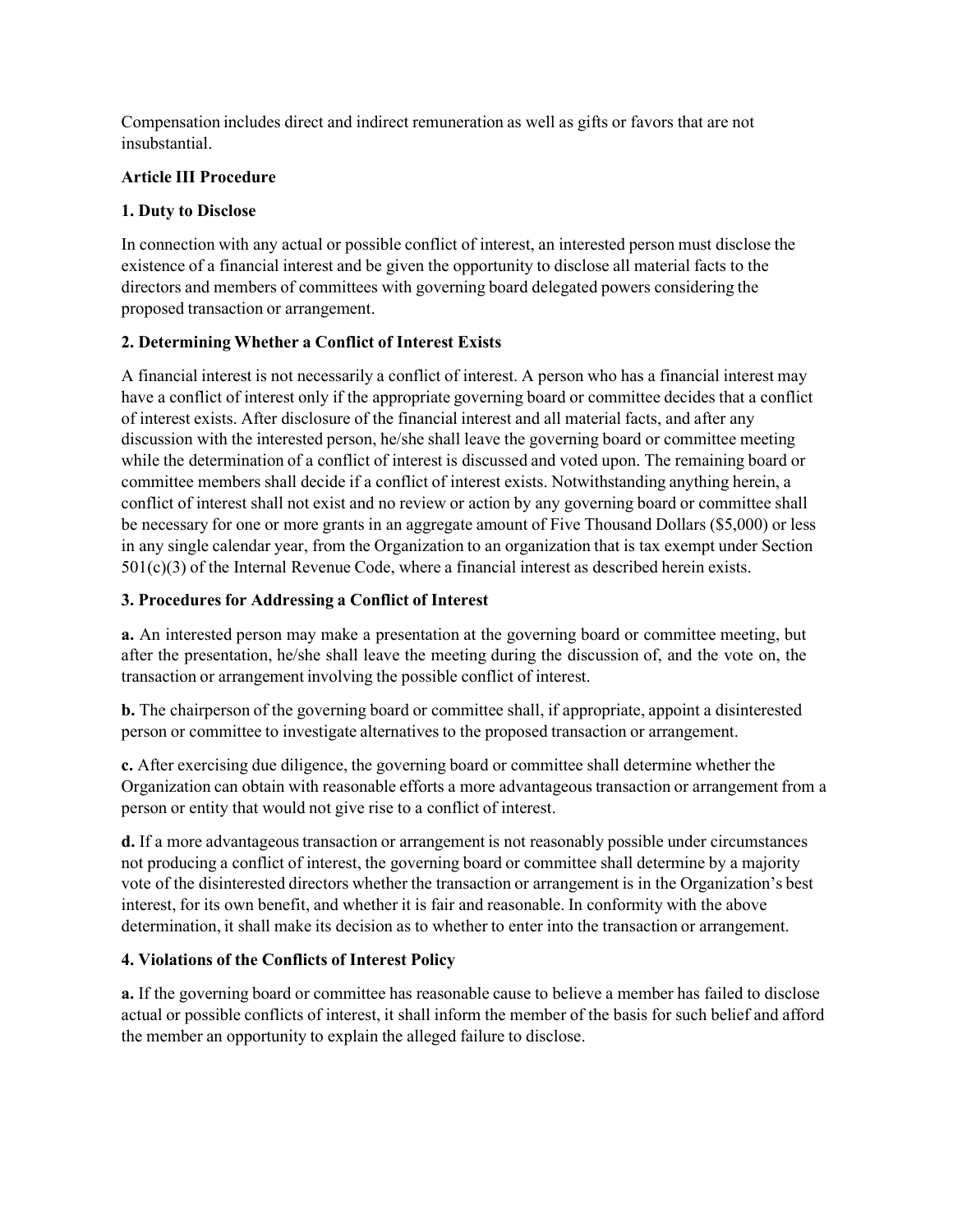**b.** If, after hearing the member's response and after making further investigation as warranted by the circumstances, the governing board or committee determines the member has failed to disclose an actual or possible conflict of interest, it shall take appropriate disciplinary and corrective action.

# **Article IV Records of Proceedings**

The minutes of the governing board and all committees with board delegated powers shall contain:

**a.** The names of the persons who disclosed or otherwise were found to have a financial interest in connection with an actual or possible conflict of interest, the nature of the financial interest, any action taken to determine whether a conflict of interest was present, and the governing boards or committee's decision as to whether a conflict of interest in fact existed.

**b.** The names of the persons who were present for discussions and votes relating to the transaction or arrangement, the content of the discussion, including any alternatives to the proposed transaction or arrangement, and a record of any votes taken in connection with the proceedings.

### **Article V Compensation**

**a.** A voting member of the governing board who receives compensation, directly or indirectly, from the Organization for services is precluded from voting on matters pertaining to that member's compensation.

**b.** A voting member of any committee whose jurisdiction includes compensation matters and who receives compensation, directly or indirectly, from the Organization for services is precluded from voting on matters pertaining to that member's compensation.

**c.** A voting member of the governing board or any committee whose jurisdiction includes compensation matters and who receives compensation, directly or indirectly, from the Organization, either individually or collectively, is prohibited from providing information to any committee regarding compensation.

### **Article VI Annual Statements**

Each director, principal officer, and member of a committee with governing board delegated powers shall annually sign a statement which affirms such person:

**a.** Has received a copy of the conflicts of interest policy,

**b.** Has read and understands the policy,

**c.** Has agreed to comply with the policy, and

**d.** Understands the Organization is charitable and in order to maintain its federal tax exemption it must engage primarily in activities which accomplish one or more of its tax-exempt purposes.

### **Article VII Periodic Reviews**

To ensure the Organization operates in a manner consistent with charitable purposes and does not engage in activities that could jeopardize its tax-exempt status, periodic reviews shall be conducted. The periodic reviews shall, at a minimum, include the following subjects:

**a.** Whether compensation arrangements and benefits are reasonable, based on competent survey information, and the result of arm's length bargaining.